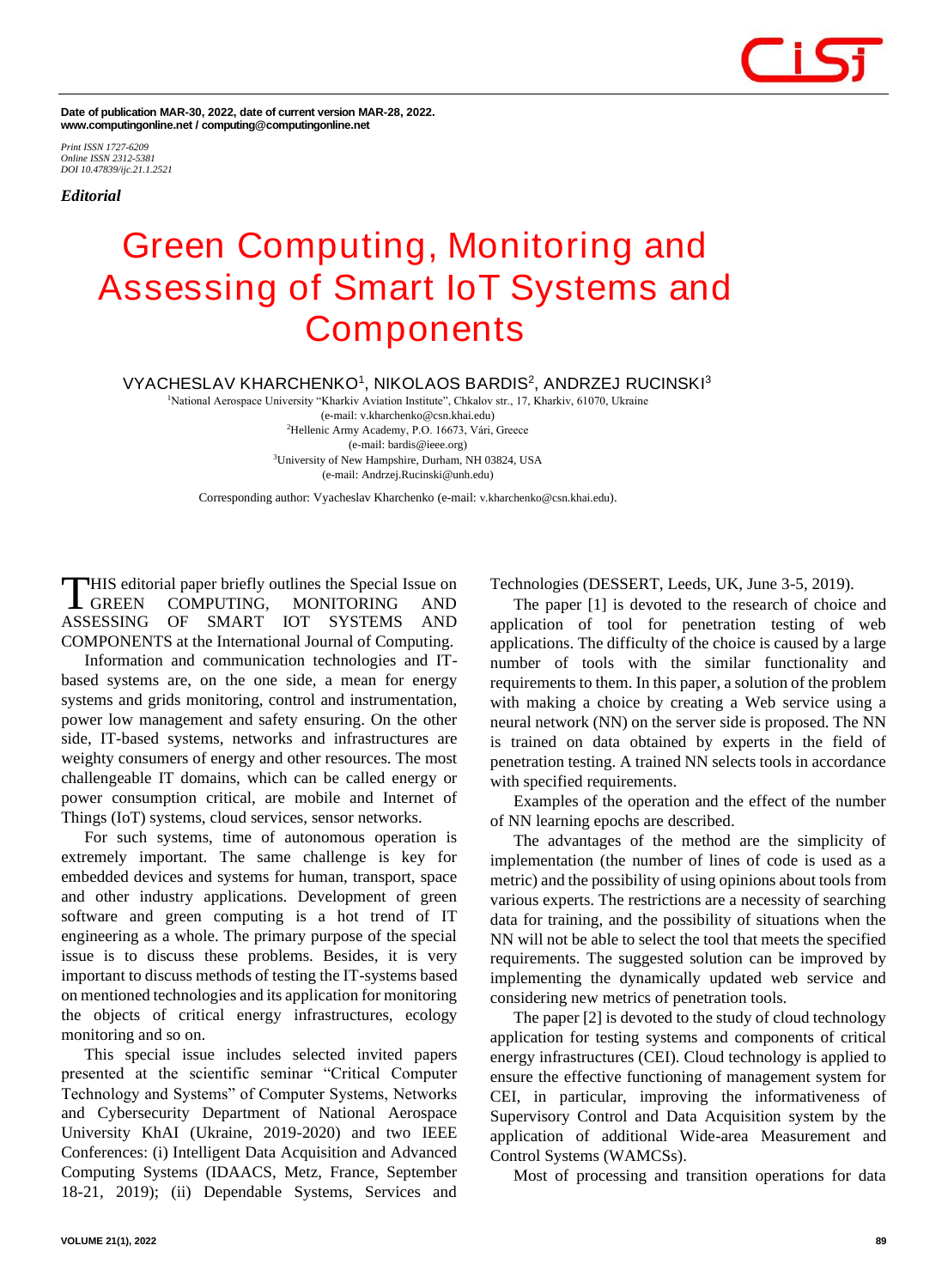## CiSj

information streams of the WAMCSs can be performed by using clouds. Hence, it is important to get the modeling results considering the wide area range of input data and latency time between CEI and cloud infrastructure components. Simulation models, considering the cost time, are more preferable than mathematical models.

According to the developed conception, authors suggested employing the simulation model based on virtual technology and Matlab Simulink toolkit in order to get modeling results for more important on-line mode of functioning the WAMCSs.

The paper [3] presents the method of developing a monitoring system based on wireless sensor networks (WSN). The purpose of the paper is to implement a system for environmental WSN based monitoring and solve the problem of covering the area. Authors investigated WSNs involved in environmental monitoring and interactions between wireless networks and data communication protocols. During the experimental research authors checked what maximum distance of the temperature parameters can be transmitted. The experiment has conducted with and without interference.

The paper describes the routing algorithms for transmitting the measured parameters (temperature) from sensors to the server. Besides authors developed the terrestrial monitoring system layout for environmental monitoring based on Zigbee WSN technology, which can provide adding (to this network) new units or their replacement.

The Mesh topology is selected and the separate physical devices that are the nodes of this network are identified. Nodes are also designed, using modules from Digi called XBee as a base station for Arduino sensors and as the ZigBee data base. These nodes are investigated for noise immunity and stability using flame, smoke and temperature sensors. The study found that XBee nodes are very unstable working near Wi-Fi routers and interfering in the form of forest. The proposed method for the location of the ground forest fire monitoring system's equipment ensures the full control and the preciseness of flame detection.

The paper [4] is devoted to the improvement of green and performance measures of IoT system using the special methods of data compressing. The IoT is a modern paradigm for creating the system consisting of heterogeneous intercommunicated devices that send and receive messages in various formats through different protocols.

Thanks to the smart things mainstream, it is becoming common to collect the large quantities of data generated by resource-constrained and distributed devices at one or more servers. However, the wireless transmitting of data is very expensive. Therefore, it is needed to compress data on smart devices and IoT communication. Authors introduce the IoT compression method based on the concurrent Cosine and Chebyshev Discrete Transforms.

For performance increasing, the modification of

Transforms algorithms is proposed. This method is suitable not only for IoT devices collecting data but also for the big servers and server based systems.

The paper [5] is devoted to developing the concept of software requirements profiling (SWRP) for subsequent quality assessment with the emphasis on a design of the SWRP quality model. The model describes characteristics and attributes of software requirements and their classification features, characteristics and attributes of SWRP and their classification features, semantics and syntax of software requirements.

This paper is based on analysis and using the following standards ISO/IEC 25012:2008, ISO/IEC/IEEE 29148:2018, ISO/IEC/IEEE 29148:2011. Authors discuss examples of SWRP quality model application. The model has been used for an assessment draft of the new standard "Requirements to computer security of NPP Instrumentation and Control Systems (NPP I&C)".

Thus, the collection of papers above presents the hot topics in areas of green computing, smart IoT systems and technologies of their development, testing and monitoring. Editors believe these topics and presented theoretical and practical results will be interesting and useful for researchers and engineers.

The paper [6] is devoted to investigating systems of space monitoring climate measures using the special methods of data processing. Climate models are developed to research the response of the monitoring systems to various forcing as well as for climate predictions. The combined use of the data from remote sensors and weather stations allows taking into account the spatial and temporal components of monitoring. In this paper, the temperature forecasting technique was improved by using the data from thermal imaging satellites and weather stations.

The proposed technique is based on the model of dependence on temperature received from satellite imagery regarding the temperature obtained from meteorological stations. During the investigation of the variables selected from the input data array, authors have shown that satellite imagery data can be used in regional models for temperature prediction.

Besides, temperature traces obtained from satellite imagery and weather stations at similar points show analogous dynamics. Authors confirmed the effectiveness of the group method for data handling using the multi-row algorithm for forecasting temperature for areas with no meteorological stations.

## **References**

- [1] A. Tetskyi, V. Kharchenko, D. Uzun, A. Nechausov, "Architecture and model of neural network based service for choice of the penetration testing tools," *International Journal of Computing*, vol. *20, issue* 4, pp. 513-518, 2021[. https://doi.org/10.47839/ijc.20.4.2438.](https://doi.org/10.47839/ijc.20.4.2438)
- [2] O. Ivanchenko, E. Brezhniev, I. Kliushnikov, B. Moroz, "Cloud simulation and virtualization for testing of critical energy infrastructure components," *International Journal of Computing*, vol.